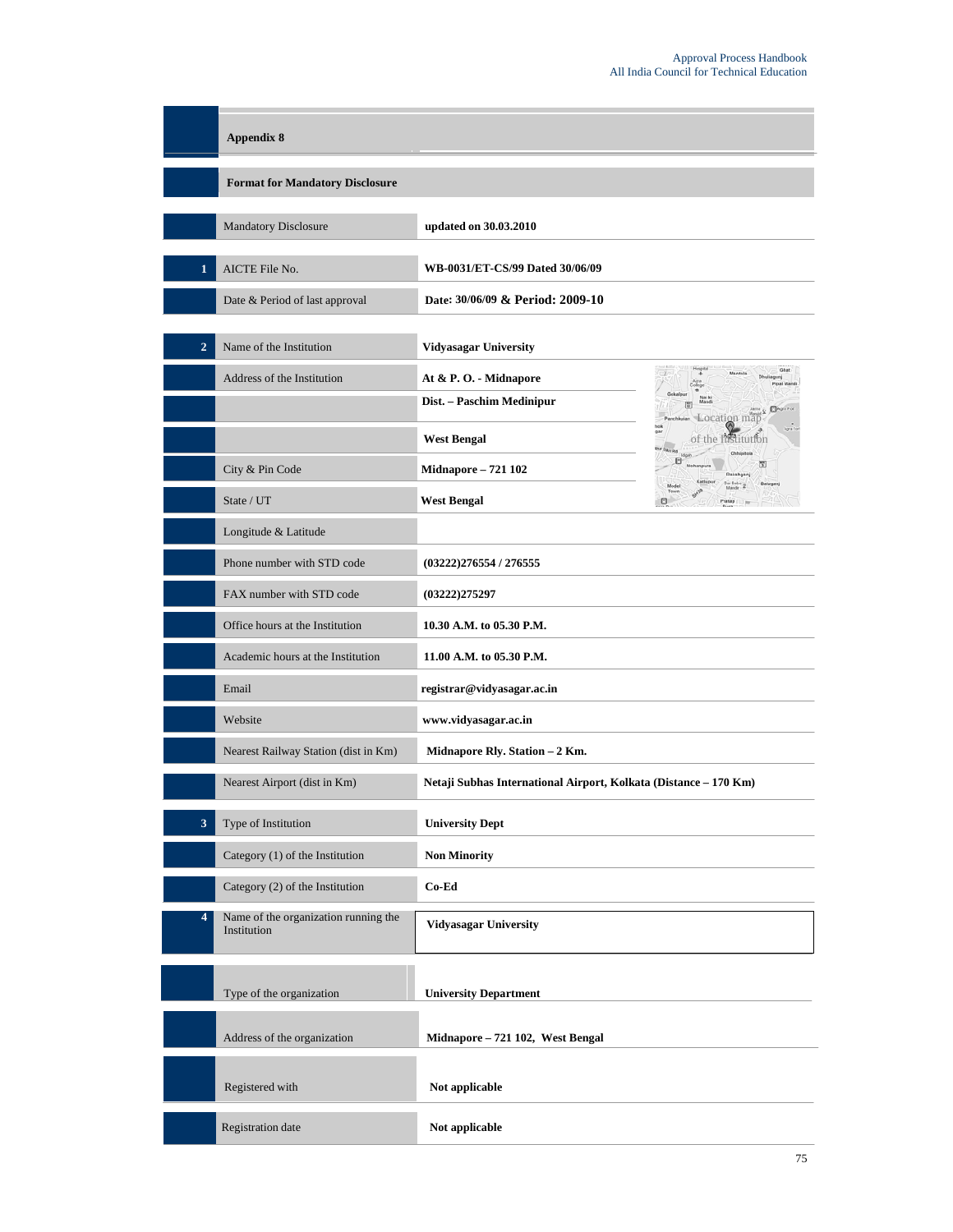#### Approval Process Handbook All India Council for Technical Education

|                | Website of the organization                                                      | www.vidyasagar.ac.in                                                                                                                                                            |
|----------------|----------------------------------------------------------------------------------|---------------------------------------------------------------------------------------------------------------------------------------------------------------------------------|
|                |                                                                                  |                                                                                                                                                                                 |
| 5              | Name of the affiliating University                                               | Not applicable                                                                                                                                                                  |
|                | <b>Address</b>                                                                   |                                                                                                                                                                                 |
|                | Website                                                                          |                                                                                                                                                                                 |
|                | Latest affiliation period                                                        |                                                                                                                                                                                 |
| 6              | Name of Principal / Director                                                     | Dr. Ranajit Dhar                                                                                                                                                                |
|                | <b>Exact Designation</b>                                                         | Registrar                                                                                                                                                                       |
|                | Phone number with STD code                                                       | (Office) (03222)275297 / Mobile: (+91) 9433312464                                                                                                                               |
|                | FAX number with STD code                                                         | (03222)275297                                                                                                                                                                   |
|                | Email                                                                            | registrar@vidyasagar.ac.in                                                                                                                                                      |
|                | <b>Highest Degree</b>                                                            | Ph.D.                                                                                                                                                                           |
|                | Field of specialization                                                          | <b>Applied Mathematics</b>                                                                                                                                                      |
| $\overline{7}$ | <b>Governing Board Members</b>                                                   | Executive Council; Details of members are available in the Univ. Diary (Annex. 1)<br>Give details of all members with their educational qualifications and other<br>credentials |
|                | Frequency of meetings & date of<br>last meeting                                  | Generally fortnightly; Last meeting: 09.03.2010                                                                                                                                 |
| 8              | Academic Advisory Body                                                           | <b>Board of Studies</b>                                                                                                                                                         |
|                | Frequency of meetings & date of<br>last meeting                                  | Normally Quarterly; Last meeting: 06.11.2009                                                                                                                                    |
| 9              | <b>Organisational Chart</b>                                                      | <b>Vide Annexure 2</b>                                                                                                                                                          |
| 10             | Student feedback mechanism on<br>Institutional Governance/faculty<br>performance | Nil                                                                                                                                                                             |
| 11             | Grievance redressal mechanism for<br>faculty, staff and students                 | Grievance Redressal Cell, O/C - Dean of Students' Welfare / Report to the<br>appropriate authority of the University Administration or to the respective<br>Association.        |
| 12             | Name of the Department                                                           | Dept. of Commerce with Farm Management                                                                                                                                          |
|                | Course                                                                           | <b>M. B. A.</b>                                                                                                                                                                 |
|                | Level                                                                            | PG                                                                                                                                                                              |
|                | 1 <sup>st</sup> Year of approval by the Council                                  | $2009 - 10$                                                                                                                                                                     |
|                | Year wise Sanctioned Intake                                                      | <b>CAY: 60</b><br><b>CAY-1: 30</b><br>CAY-2: 30                                                                                                                                 |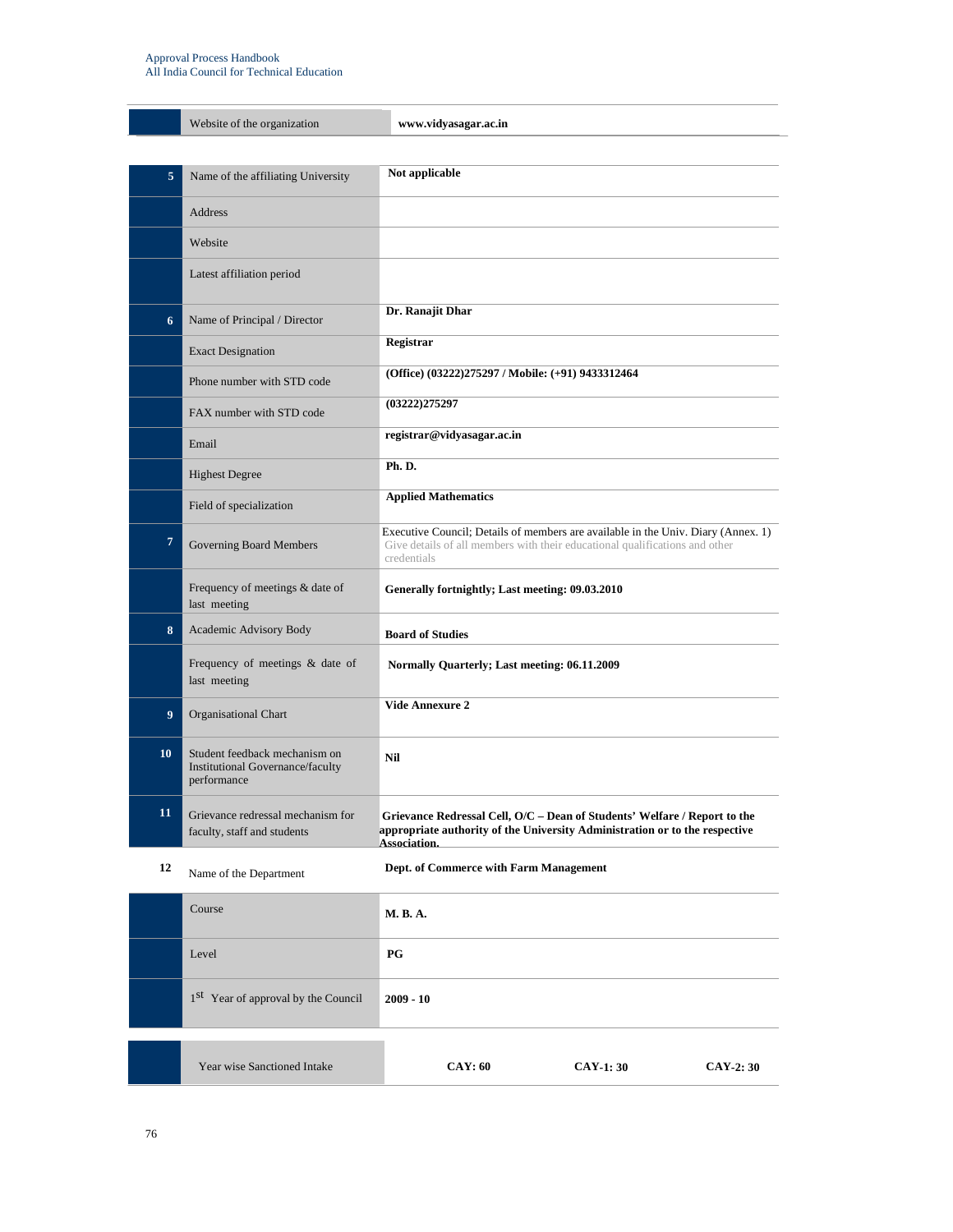|    | Year wise Actual Admissions        | CAY:40                                                                                                                                         | <b>CAY-1:20</b>           | $CAY-2:18$       |
|----|------------------------------------|------------------------------------------------------------------------------------------------------------------------------------------------|---------------------------|------------------|
|    | Cut off marks - General quota      | <b>CAY: 50%</b>                                                                                                                                | CAY-1: 50%                | CAY-2: 50%       |
|    | % Students passed with Distinction | CAY: 06%                                                                                                                                       | CAY-1: 12%                | <b>CAY-2: NA</b> |
|    | % Students passed with First Class | <b>CAY: 50%</b>                                                                                                                                | CAY-1: 50%                | <b>CAY-2: NA</b> |
|    | <b>Students Placed</b>             | <b>CAY: 38%</b>                                                                                                                                | CAY-1:44%                 | $CAY-2: NA$      |
|    | Average Pay package, Rs./Year      | CAY: 1,20,000                                                                                                                                  | CAY-1: 1,00,000           | $CAY-2: NA$      |
|    | Students opted for Higher Studies  | CAY: 06%                                                                                                                                       | $CAY-1: Nil$              | <b>CAY-2: NA</b> |
|    | Accreditation Status of the course | <b>Not Accredited</b>                                                                                                                          |                           |                  |
|    | <b>Doctoral Courses</b>            | Yes / No: No                                                                                                                                   |                           |                  |
|    | Foreign Collaborations, if any     | Nil                                                                                                                                            |                           |                  |
|    | Professional Society Memberships   | Nil                                                                                                                                            |                           |                  |
|    | Professional activities            | Nil                                                                                                                                            |                           |                  |
|    | Consultancy activities             | Nil                                                                                                                                            |                           |                  |
|    | Grants fetched                     | Nil                                                                                                                                            |                           |                  |
|    | <b>Departmental Achievements</b>   | The Course (MBA) is running under the<br>Dept. of Commerce with Farm Management.<br>Achievements of the Department are appended in Annexure 3. |                           |                  |
|    | Distinguished Alumni               | The MBA Course is new $(2 - Pass Out$ Batches). Yet to form an Alumni.                                                                         |                           |                  |
|    |                                    |                                                                                                                                                |                           |                  |
| 13 | Name of Teaching Staff*            | Given in a separate file (Annexure 4)                                                                                                          |                           |                  |
|    | Designation                        |                                                                                                                                                |                           |                  |
|    | Department                         |                                                                                                                                                |                           | Photo            |
|    | Date of Joining the Institution    |                                                                                                                                                |                           |                  |
|    | Qualifications with Class/Grade    | UG<br>РĠ                                                                                                                                       | PhD                       |                  |
|    | Total Experience in Years          | Teaching<br>Industry                                                                                                                           |                           | Research         |
|    | Papers Published                   | National                                                                                                                                       |                           | International    |
|    | Papers Presented in Conferences    | National                                                                                                                                       |                           | International    |
|    | PhD Guide? Give field & University | Field                                                                                                                                          | University                |                  |
|    | PhDs / Projects Guided             | PhDs                                                                                                                                           | Projects at Masters level |                  |
|    | Books Published / IPRs/ Patents    |                                                                                                                                                |                           |                  |
|    | Professional Memberships           |                                                                                                                                                |                           |                  |
|    | <b>Consultancy Activities</b>      |                                                                                                                                                |                           |                  |
|    | Awards                             |                                                                                                                                                |                           |                  |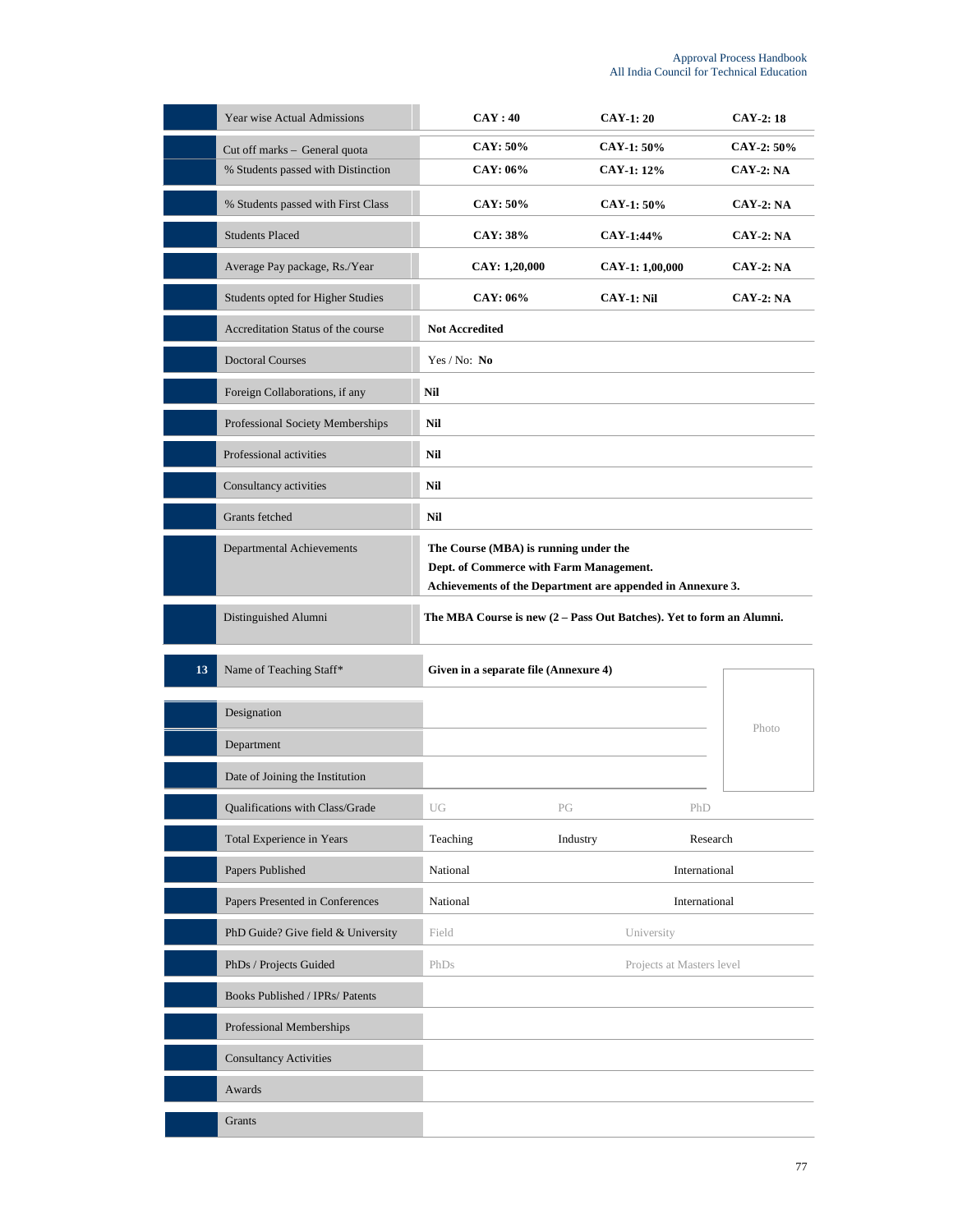#### Approval Process Handbook All India Council for Technical Education

|    | Interaction with Professional<br><b>Institutions</b>             | Nil                                                                                                    |                 |                 |       |
|----|------------------------------------------------------------------|--------------------------------------------------------------------------------------------------------|-----------------|-----------------|-------|
| 14 | Admission quota#                                                 | Nil                                                                                                    |                 |                 |       |
|    | Entrance test / admission criteria                               | 50% Marks in Graduation / Post-Graduation &<br>a valid score in CAT / MAT / JEMAT followed by GD & PI. |                 |                 |       |
|    | Cut off / last candidate admitted                                | CA-Y: 50%                                                                                              | CAY-1: 50%      | CAY-2:50%       |       |
|    | Fees in rupees                                                   | CA-Y Rs.60,000                                                                                         | CAY-1 Rs.60,000 | CAY-2 Rs.60,000 |       |
|    | Number of Fee Waivers offered                                    | <b>CA-Y: Nil</b>                                                                                       | CAY-1:Nil       | $CAY-2: Nil$    |       |
|    | <b>Admission Calendar</b>                                        | June every year                                                                                        |                 |                 |       |
| 15 | PIO quota                                                        | Yes / No : No                                                                                          |                 |                 |       |
|    | Infrastructural information <sup>^</sup>                         |                                                                                                        |                 |                 |       |
|    | <b>Classroom/Tutorial Room facilities</b>                        | 150 Sq. M.                                                                                             |                 |                 | Photo |
|    | Laboratory details                                               | <b>Not Applicable</b>                                                                                  |                 |                 | Photo |
|    | <b>Computer Centre facilities</b>                                | 150 Sq. M. (Photo)                                                                                     |                 |                 | Photo |
|    | Library facilities                                               | 1,340 Sq. M.<br>(Central Library)                                                                      |                 |                 | Photo |
|    | Auditorium / Seminar Halls / Amphi                               | On sharing basis with<br>other Departments                                                             |                 |                 | Photo |
|    | Cafeteria                                                        | <b>University Canteen</b><br>available                                                                 |                 |                 | Photo |
|    | <b>Indoor Sports facilities</b>                                  | Available                                                                                              |                 |                 | Photo |
|    | <b>Outdoor Sports facilities</b>                                 | <b>University Sports</b><br><b>Ground Available</b>                                                    |                 |                 | Photo |
|    | Gymnasium facilities                                             | Separately available for<br>men & women                                                                |                 |                 | Photo |
|    | Facilities for disabled                                          | No special facility<br>available                                                                       |                 |                 | Photo |
|    | Any other facilities                                             |                                                                                                        |                 |                 | Photo |
|    | <b>Boys Hostel</b>                                               | <b>Available</b><br><b>Available</b>                                                                   |                 |                 |       |
|    | Girls Hostel                                                     | <b>Available</b>                                                                                       |                 |                 | Photo |
|    | Medical & other Facilities at Hostel<br><b>Academic Sessions</b> | <b>Odd Sem in July</b>                                                                                 |                 | Even Sem in Jan | Photo |
| 16 |                                                                  |                                                                                                        |                 |                 |       |
|    | Examination system, Year / Sem                                   | <b>Semester system</b>                                                                                 |                 |                 |       |
|    | Period of declaration of results                                 | <b>End Semester result in</b><br>July                                                                  |                 |                 |       |
| 17 | Counseling / Mentoring                                           |                                                                                                        |                 |                 |       |
|    | <b>Career Counseling</b>                                         | <b>Outsourcing from an</b><br>outside agency                                                           |                 |                 |       |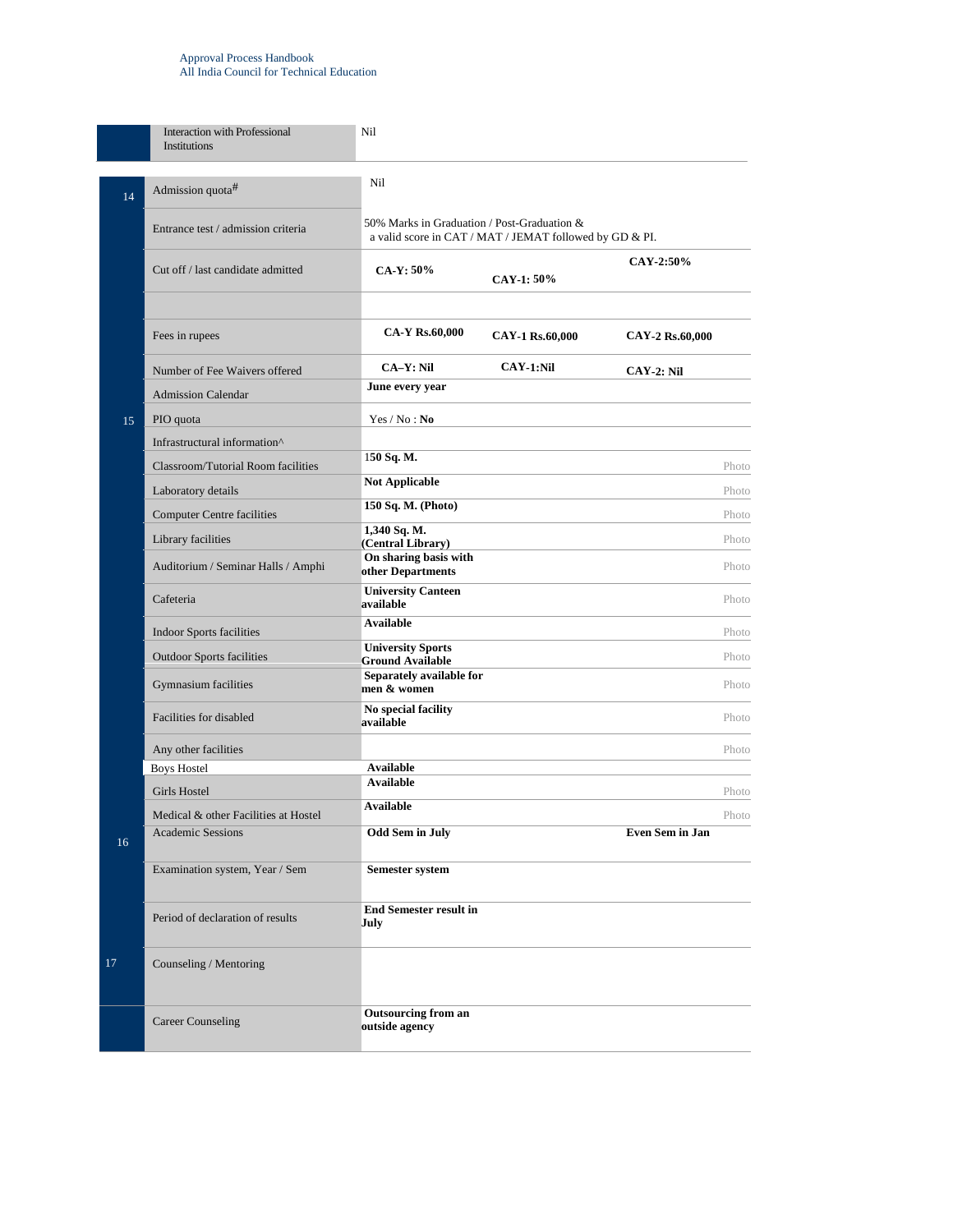|    | <b>Medical facilities</b>                         | <b>Medical Unit with 2 Full-time permanent</b><br>Medical Officers and other support staff                                        |
|----|---------------------------------------------------|-----------------------------------------------------------------------------------------------------------------------------------|
|    | <b>Student Insurance</b>                          | Not available                                                                                                                     |
| 19 | <b>Students Activity Body</b>                     | <b>Students' Union</b>                                                                                                            |
|    | Cultural activities                               | Looked after by the Students' Union under the supervision of<br><b>University Authority</b>                                       |
|    | Sports activities                                 | Looked after by a Committee under the supervision of<br><b>University Sports Officer</b>                                          |
|    | Literary activities                               | Looked after by the Dept. of Bengali                                                                                              |
|    | Magazine / Newsletter                             | Almost all the University Departments publish Departmental<br>Journals. Commerce Dept. has been publishing Journal since<br>1996. |
|    | Technical activities / TechFest                   | <b>Students' Union and Teachers' Association organize</b><br><b>Cultural functions</b>                                            |
|    | <b>Industrial Visits / Tours</b>                  | <b>Teachers of the Department (for MBA) organize</b><br>such Industrial visits                                                    |
|    | Alumni activities                                 | Alumni for MBA is yet to be formed. Alumni of the Dept. of<br><b>Commerce with Farm Management organizes biennial meet.</b>       |
| 20 | Name of the Information Officer for<br><b>RTI</b> | Mr. Subir Kumar Basu                                                                                                              |
|    | Designation                                       | <b>Dean of Students' Welfare</b>                                                                                                  |
|    | Phone number with STD code                        | (03222)263206                                                                                                                     |
|    | FAX number with STD code                          | (03222)275297                                                                                                                     |
|    | Email                                             | subir-basu15@yahoo.com                                                                                                            |
|    | $CAV-Cumont Aodomio Vcon$                         |                                                                                                                                   |

CAY=Current Academic Year

\*Repeat this template for each department / staff.

#Repeat this template for additional quota, if any.

^Add photographs

List of Annexures:

- 1. University Diary (Item No. 7)
- 2. Organisation Chart (Item No. 9)
- 3. Departmental Achievements (Item No. 12)
- 4. Profile of Teaching Staff (Item No. 13)
- 5. A few Photos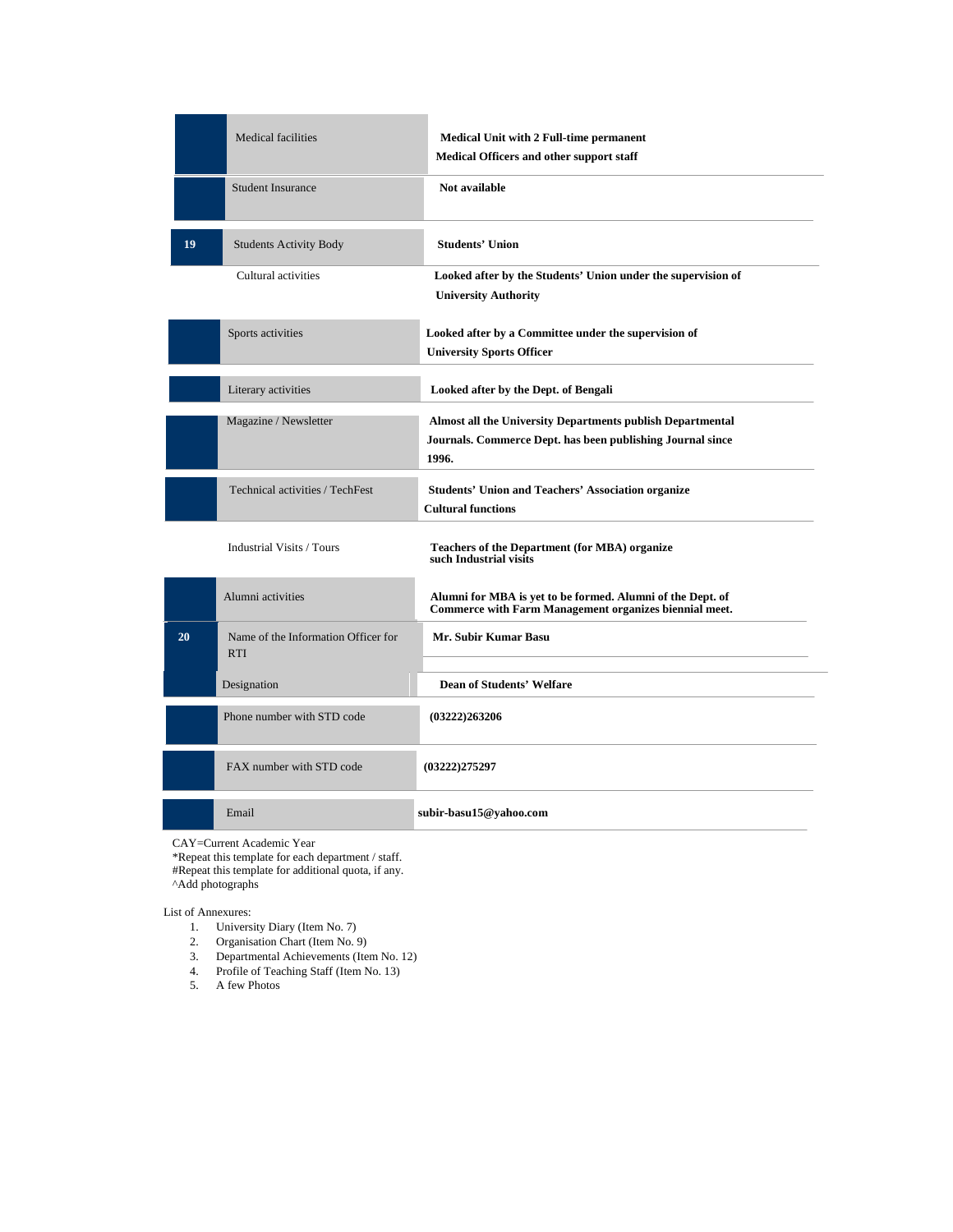

**Annexure 1 (i)** 

**VIDYASAGAR UNIVERSITY**  MIDNAPORE-721102, WEST BENGAL, INDIA

Phone: 03222-276554/55/57/58 :: 489 / 431

Fax: 91-3222-275329, e-mail: **kcpaul.vu**@gmail.com

### **DEPARTMENT OF COMMERCE WITH FARM MANAGEMENT**

### **Course: MBA**

Vidyasagar University-

# **EXECUTIVE COUNCIL (since 20.09.2007**

- A. Members (ex-officio):
	- 1. Vice-Chancellor:

Professor Swapan Kumar Pramanick

- 2. Deans
	- (a) Professor Sankar Prasad Singha Dean, Faculty of Arts & Commerce
	- (b) Professor Susanta Kumar Chakraborty Dean, Faculty of Science
- 3. Secretary, Higher Education Department Government of West Bengal or his nominee not below the rank of Deputy Secretary
- 4. Secretary, Finance Department Government of West Bengal or his nominee not below the rank of Deputy Secretary
- 5. President, West Bengal Council of Higher Secondary Education, Bikash Bhavan, North East Block, 2nd Floor, Bidhannagar, Kolkata-700091
- 6. Director, Indian Institute of Technology, Kharagpur-721302, Paschim Medinipur

Siksha-Jnan-Pragati-

**B.** Elected Members

7. Professor Anil Kumar Jana Department of Political Science with Rural Administration, Ph. : 9434414340 (M)

- 8. Two Readers / Lecturers of the University
	- a) Dr. Syed Abdul Hafiz Moinuddin Department of Political Science with Rural Administration, Ph.: 9433286590 (M)
	- b) Vacant
- 9. One Professor of the University elected from the Professor Members of the Court Vacant
- 10. Two Readers / Lecturers of the University elected from the Reader / Lecturer Members of the Court
	- a) Dr. Pijush Kanti Jana. Department of Library and Information Science b) Vacant
	-
- 11. One Undergraduate Teacher elected from the Teacher Members of the Undergraduate Colleges in the Court: Shri Arun Kumar Das Prabhat Kumar College, Contai, Purba Medinipur, Ph. 9832252981

— Siksha-Jnan-Pragati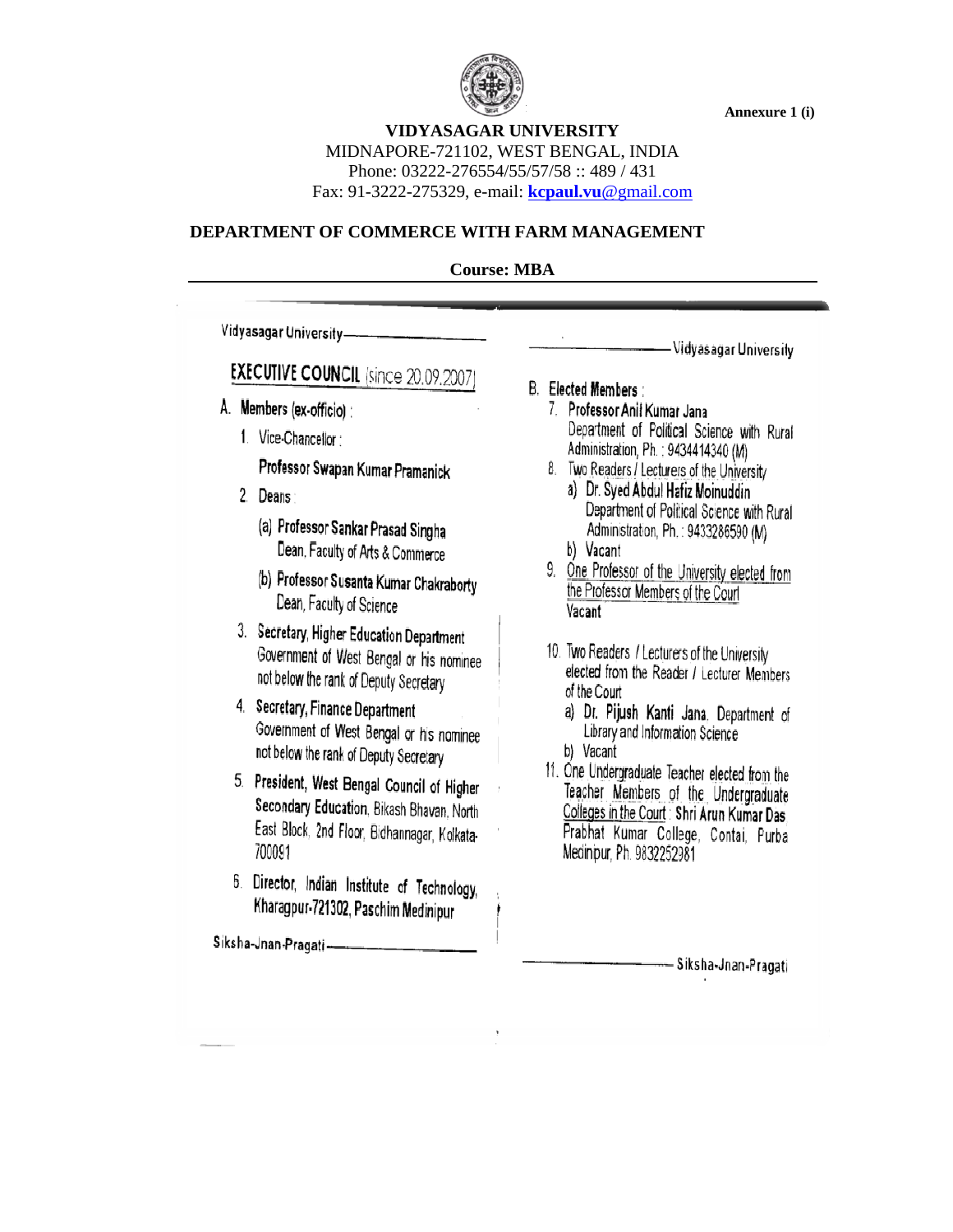

**Annexure 1 (ii)** 

### **VIDYASAGAR UNIVERSITY**  MIDNAPORE-721102, WEST BENGAL, INDIA Phone: 03222-276554/55/57/58 :: 489 / 431 Fax: 91-3222-275329, e-mail: **kcpaul.vu**@gmail.com

### **DEPARTMENT OF COMMERCE WITH FARM MANAGEMENT Course: MBA**

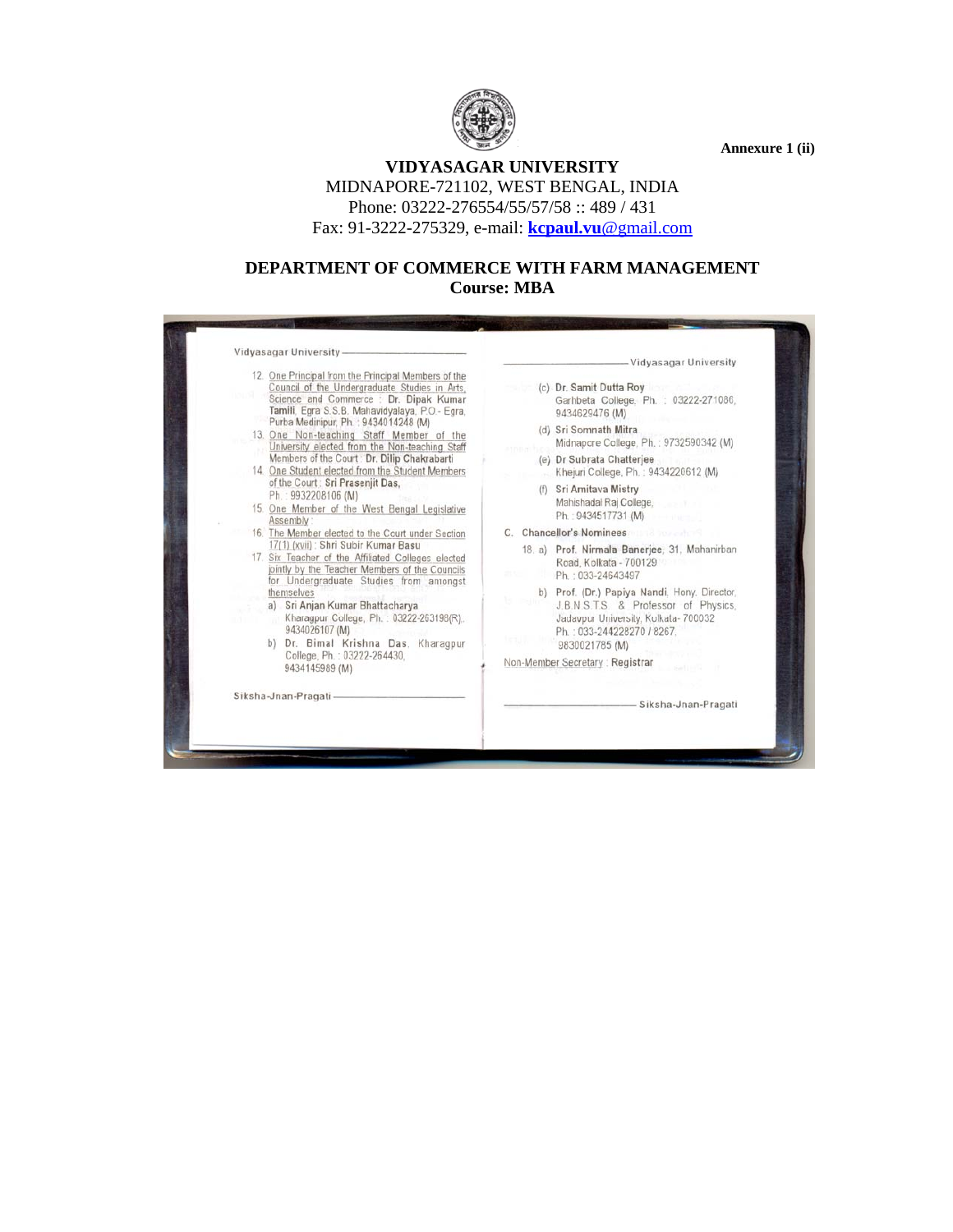

#### **DEPARTMENT OF COMMERCE WITH FARM MANAGEMENT**

**Course: MBA** 

### **ORGANISATION STRUCTURE OF THE DEPARTMENT**

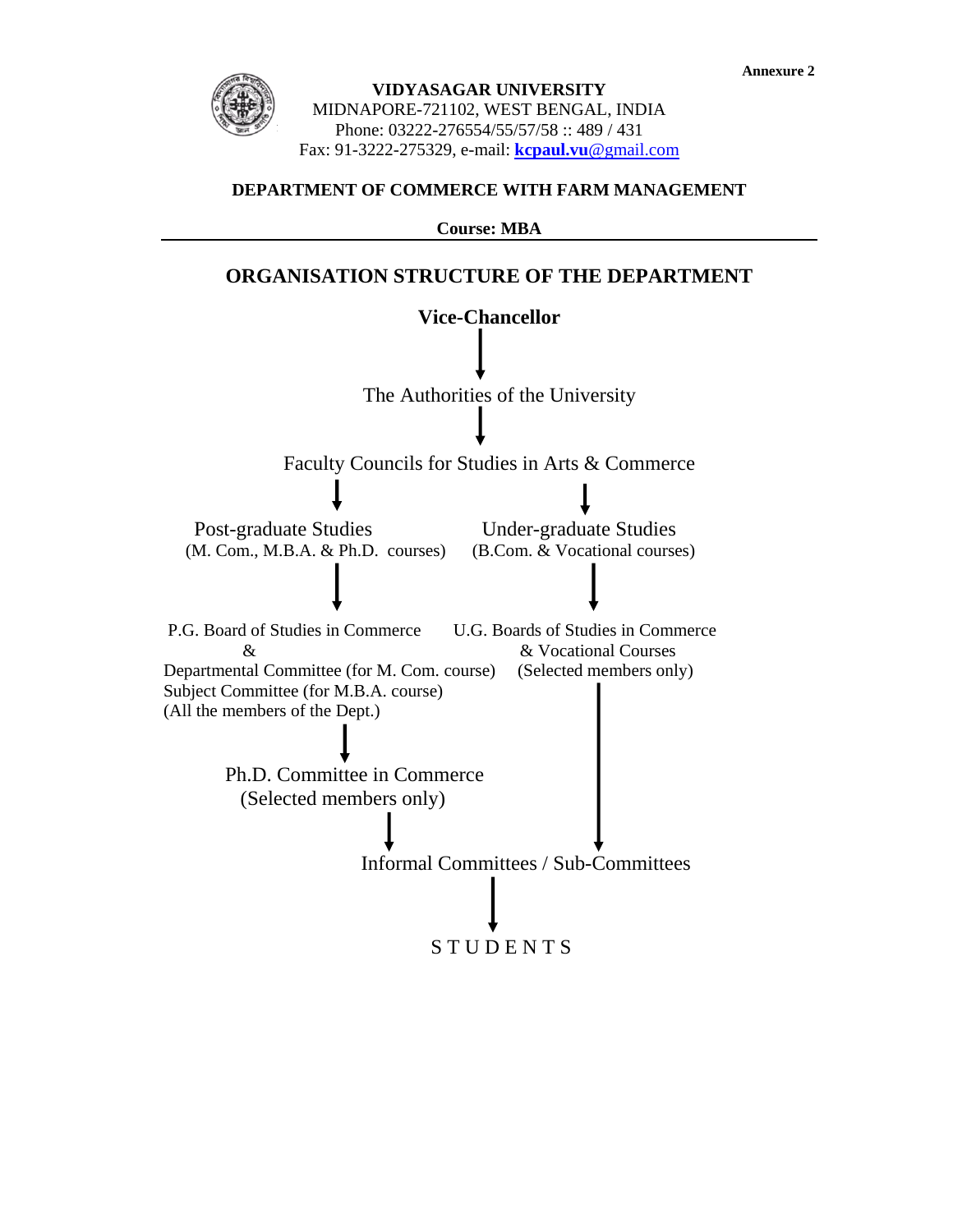

### **VIDYASAGAR UNIVERSITY**  MIDNAPORE-721102, WEST BENGAL, INDIA Phone: 03222-276554/55/57/58 :: 489 / 431 Fax: 91-3222-275329, e-mail: **kcpaul.vu**@gmail.com

### **DEPARTMENT OF COMMERCE WITH FARM MANAGEMENT**

#### **Course: MBA**

The **Achievements of the Department** may be exposed in terms of the following points:

- 1. The Department had first organised a regional level seminar in 1987. After an intermittent phase following that beginning, the department has been organising such seminars regularly on an annual basis since the year 1997 till the last year, the majority of which are organised at the National Level. In the year 2003, the Department organized a two-day National Seminar in collaboration with the Institute of Chartered Accountants of India (ICAI), New Delhi attended by about 250 delegates from different parts of the country and even some from Bangladesh after which the Department came out with an edited volume, entitled "Commerce Education in the new millennium" after a second review of the accepted papers and including some other papers invited from noted experts. The Department had organized again a collaborative seminar on "Emerging Trends in Cost and Financial Management" on January 20 & 21, 2007 in association with another professional body of Accounting, The Institute of Cost and Works Accountants of India which was addressed by some leading experts from the industry.
- 2. The Department has also been publishing a refereed journal entitled "Vidyasagar University Journal of Commerce" regularly on an annual basis since the year 1996. Some of the articles already published in the previous issues of the journal have been referred in many research articles of other journals thus giving it the status of a Referred journal too. From the eleventh volume of the journal the electronic version is also available in the university's website, *www.vidyasagar.ac.in*. The journal is highly acclaimed in the academic and professional circles for its quality and regularity. It has also recently obtained ISSN.
- 3. The Department has been organizing Extension Lecture Programmes from the year 2007 where eminent academicians from different parts of the country participate by delivering lectures on contemporary issues thus enlightening the teachers and the students even more.
- 4. The Department has successfully organized reunion of students in 2004, 2006 and 2008. There is an Alumni Association of the Department.
- 5. As already stated, the Department has experienced the joining and leaving of a number of teachers since its inception. Some of the former teachers of them are very renowned in their own fields at present. Prof. T. P. Ghosh, a former Director of Studies, Institute of Chartered Accountants of India (ICAI), New Delhi and currently a Professor of Finance at IMT, Dubai, is a former teacher of the Department.
- 6. In the university's history of holding campus placement for its students, the Department has gained a very distinct recognition. In 2005-06, the first attempt of the university in this matter resulted in selection of as many as eleven students of the Department in the recruiting companies. In the following years also, a number of students have got placement through the campus interview.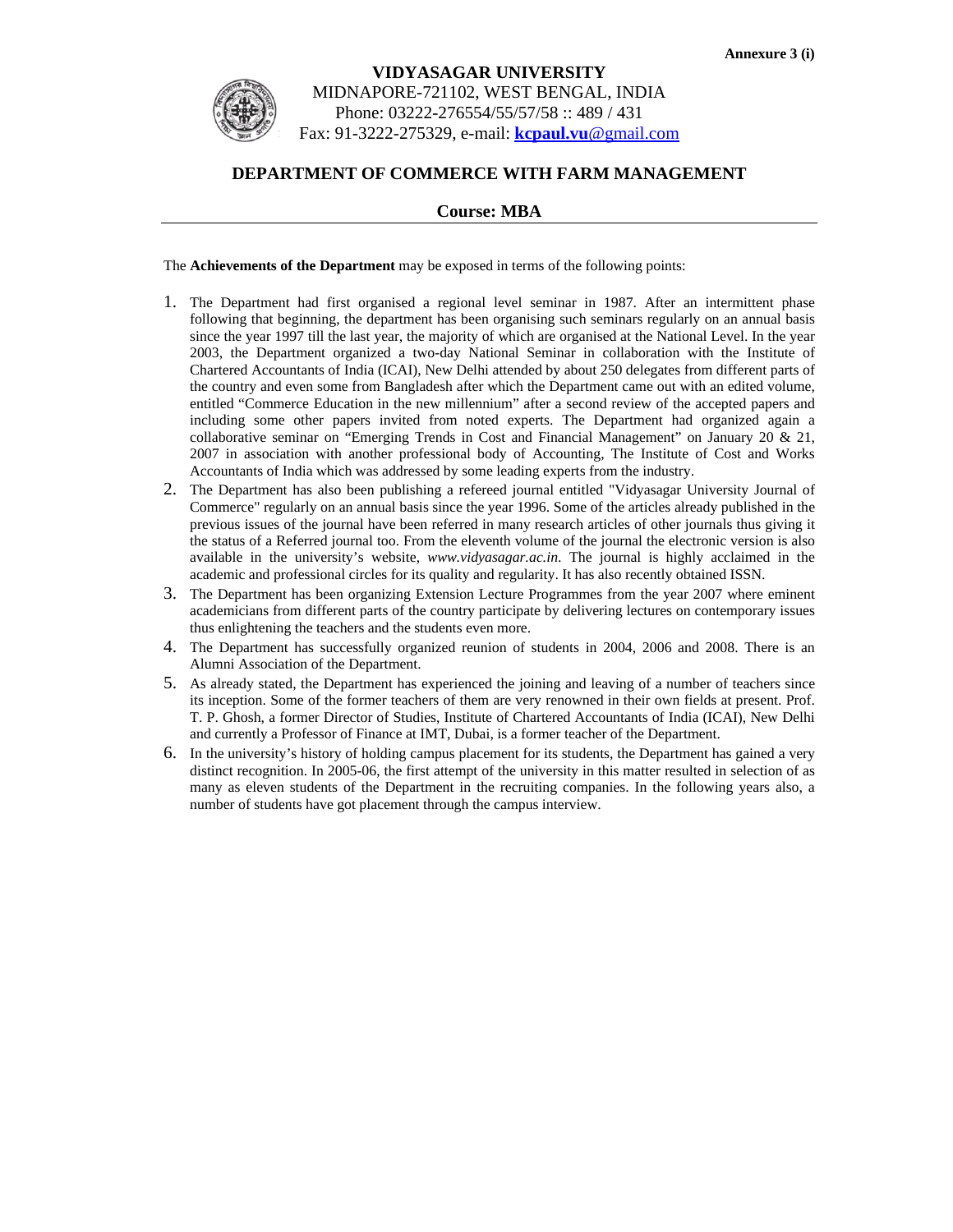**Annexure 3 (ii)** 

| FRESENT CORE FACULT I FOR COMMERCE |                    |        |                  |                |                          |                |
|------------------------------------|--------------------|--------|------------------|----------------|--------------------------|----------------|
| Name of the                        | <b>Designation</b> | Age    | Qualification    | Area of        | <b>Experience</b>        |                |
| teacher                            |                    | (Yrs.) |                  | Specialisation | (in years)               |                |
|                                    |                    |        |                  |                | U.G.                     | P.G.           |
| Kartick<br>Chandra                 | Professor          | 57     | Ph.D., M. Com.,  | Finance & HR   | $\overline{7}$           | 24             |
| Paul                               |                    |        | LL.B.,           |                |                          |                |
|                                    |                    |        | <b>AICWA</b>     |                |                          |                |
|                                    |                    |        |                  |                |                          |                |
| Arindam Gupta                      | Professor          | 40     | Ph.D., M. Com.,  | Finance        | $\overline{\phantom{a}}$ | 15             |
|                                    |                    |        | FICWA, PGDFM     |                |                          |                |
| Samir Ghosh                        | Reader             | 39     | Ph.D., M. Com.,  | Banking,       | $\overline{a}$           | 14.5           |
|                                    |                    |        | AICWA,           | Accounting     |                          |                |
|                                    |                    |        | DCA, DFA         | and Control    |                          |                |
| Kalpataru                          | Reader             | 41     | Ph.D, M. Com.,   | Finance        | 10                       | $\mathfrak{D}$ |
| Bandopadhyay                       |                    |        | Grad. CWA        |                |                          |                |
| Tagar Lal Khan                     | Senior             | 40     | M.Com.,          | Accounting     | $\mathbf{1}$             | 11             |
|                                    | Lecturer           |        | ICWA (Inter.)    | and Control    |                          |                |
| Abhijit Sinha                      | Lecturer           | 30     | M.Com., M.B.A.   | Finance<br>and | $\mathbf{r}$             | 4.5            |
|                                    |                    |        |                  | Strategic      |                          |                |
|                                    |                    |        |                  | Management     |                          |                |
| Tarak Nath Sahu                    | Lecturer           | 27     | M.Com., M. Phil. | Accounting     | $\blacksquare$           | 2.5            |
|                                    |                    |        |                  | and Finance    |                          |                |
| FOR MBA (ON CONTRACT BASIS)        |                    |        |                  |                |                          |                |
| Abhijit Pakira                     | Lecturer           | 26     | M.A., MBA,       | Human          |                          | 4              |
|                                    |                    |        | M. Phil.         | Resource       |                          |                |
|                                    |                    |        |                  | Management     |                          |                |
| Ms.<br>Indrani                     | Lecturer           | 35     | M.A., MBA        | Marketing      | 12                       | 5              |
| Majumder                           |                    |        |                  |                |                          |                |

#### **DEPARTMENT OF COMMERCE WITH FARM MANAGEMENT PRESENT CORE FACULTY FOR COMMERCE**

#### **GUEST FACULTY MEMBERS M. COM. COURSE**

| <b>Name</b>                | Qualification               | <b>Institution</b>                                                              |
|----------------------------|-----------------------------|---------------------------------------------------------------------------------|
| Sabyasachi<br>Mukhopadhyay | M. A. (Econ.), M.Phil.      | Department of Economics, K. D. College of<br>Commerce and General Studies, V.U. |
| Sajal Jana                 | M. Sc. (Econ.),<br>M. Phil. | Garhbeta<br>Economics,<br>Department<br>οf<br>College, V.U.                     |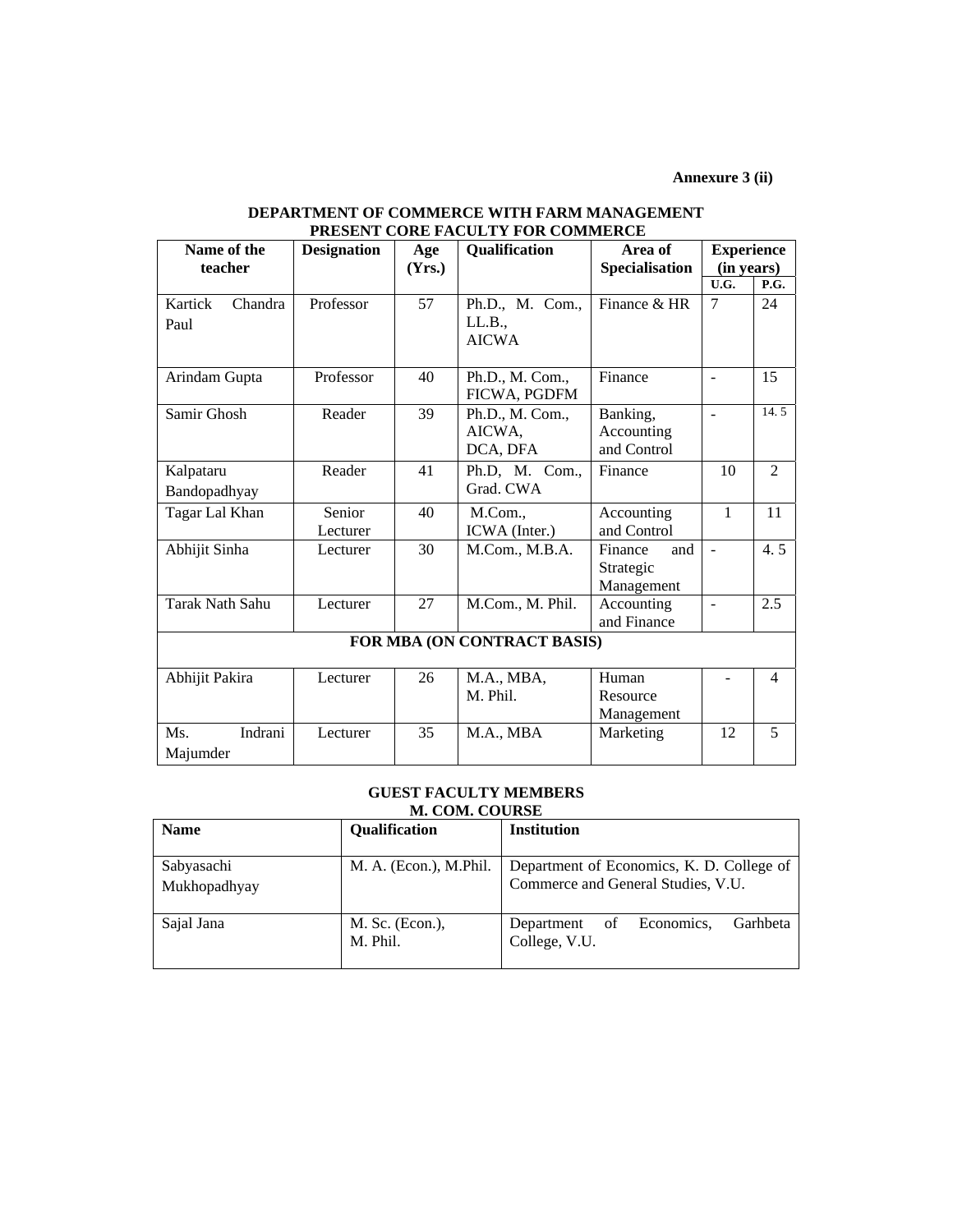#### **DEPARTMENT OF COMMERCE WITH FARM MANAGEMENT**

#### **Course: MBA**

#### *GUEST TEACHERS (2009-10)*

- 1. Prof. A. K. Jana, Dept. of Political Science with Rural Administration, VU
- 2. Prof. S. N. Sau, Dept. of Economics with Rural Development, VU
- 3. Prof. Debasish Mondal, Dept. of Economics with Rural Development, VU
- 4. Prof. Tanmay Bhattacharya, Dept. of Zoology, VU
- 5. Mr. Anandamoy Sarkar, Finance Officer, VU
- 6. Dr. M. K. Pal, Dept. of Economics with Rural Development, VU
- 7. Dr. Sebak Jana, Dept. of Economics with Rural Development, VU
- 8. Dr. Ram Krishna Maity, Dept. of Geography and Environment Management, VU
- 9. Mr. Biswapati Jana, Dept. of Computer Science, VU
- 10. Dr. Chitta Ranjan Pal*,* Seva Bharati Mahavidyalaya, Kapgari, West Midnapore
- 11. Mrs. Malancha Gupta*,* Guest Teacher, Dept. of Computer Science, VU
- 12. Mr. Sudipta Ghosh, P. K. College, Contai
- 13. Mr. Bibekananda Das Mahapatra, K. D. College of Commerce and General Studies, Midnapore
- 14. Mr. Anupam Parua*,* K. D. College of Commerce and General Studies, Midnapore
- 15. Mr. Kalyan Chatterjee, Jhargram Raj College, Jhargram, West Midnapore
- 16. Mr. Sajal Jana, Guest Teacher, Dept. of Commerce with Farm Management, V.U.
- 17. Mr. Shyamalendu Krishna Maity, Practicing Lawyer
- 18. Mr. Samarendra Nath Das, Practicing Lawyer
- 19. Mr. Narayan Chandra Maity, Guest Teacher, Dept. of Computer Science, V.U.
- 20. Mrs. Gargi Dey, Sikkim Manipal University, Midnapore Study Centre
- 21. Mr. Badal Kr. Maity, Mahisadal Raj College
- 22. Mr. Ramendra Nath Ghosh, Panskura Banamali College
- 23. Dr. Braja Ballav Pal, Panskura Banamali College
- 24. Mr. Tamal Basu, P. K. College, Contai
- 25. Dr. Santimoy Patra, Garhbeta College, West Midnapore
- 26. Mr. Rajib Bose, Mrinalini Datta Mahavidyalaya, Birati, Kolkata
- 27. Mr. Amitava Mondal, Kalna College, Burdwan
- 28. Mr. Rajarshi Chakraborty, Pailan Institute of Management, Kolkata
- 29. Mr. Sandip Sekhar Santra, Executive (Event), ICFAI, Kharagpur
- 30. Mr. Amar Vijay Gandhi, Magnus School of Business (ICFAI Group), Kolkata
- 31. Mr. Jayanta Banerjee, Magnus School of Business (ICFAI Group), Kolkata
- 32. Mr. Subhayan Basu, Guest Teacher, Dept. of Commerce, University of Calcutta

**Head of the Department:** Dr.Samir Ghosh

**M.B.A. Course Co-ordinator:** Prof. Kartick Chandra Paul

**Staff Members: Mr. Nanda Chandra Bera** and **Mr. Subhashis Khan**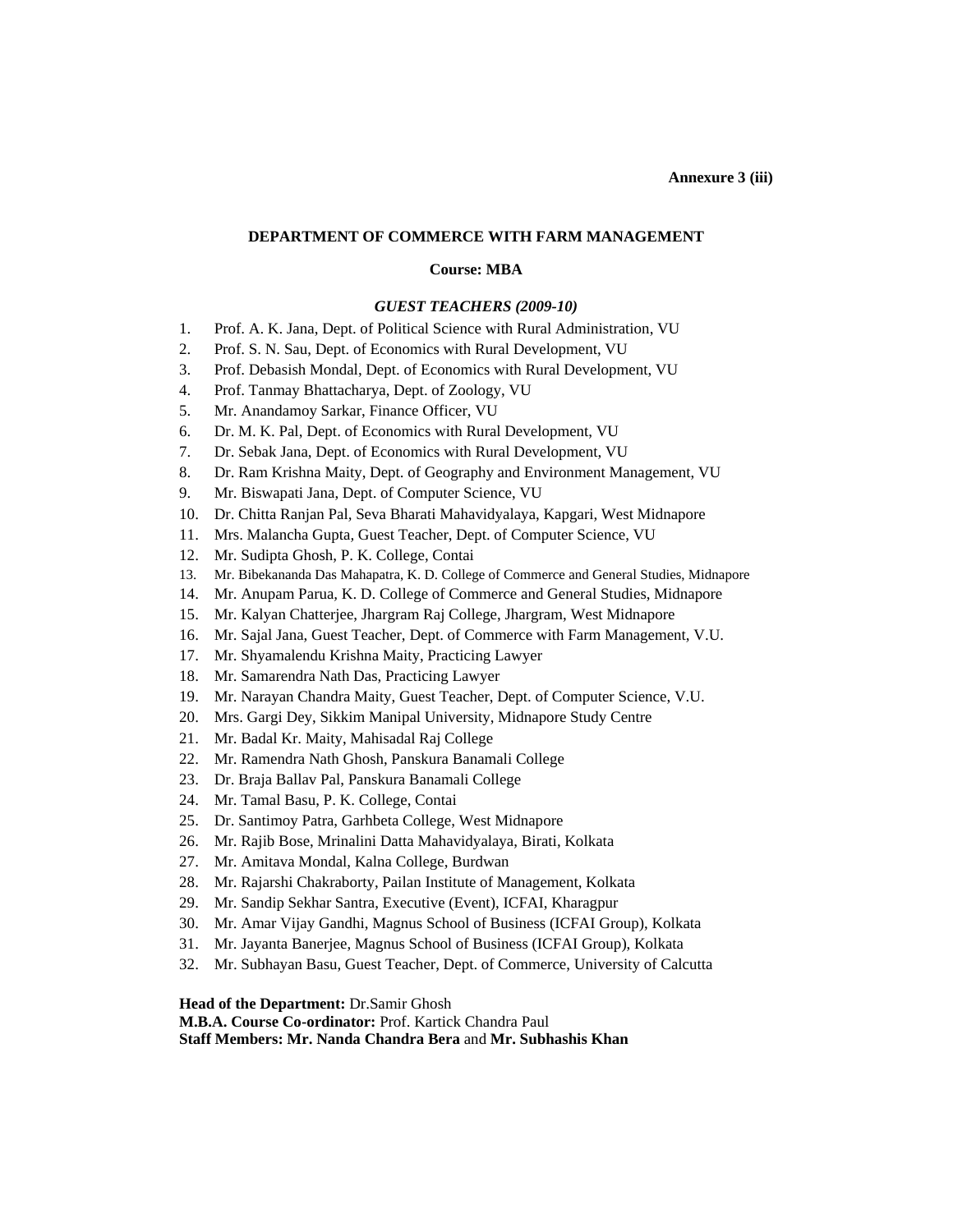

Vidyasagar University Silver Jubilee Building for MBA **Annexure 5 (2/4)** 



Vidyasagar University Class Room for MBA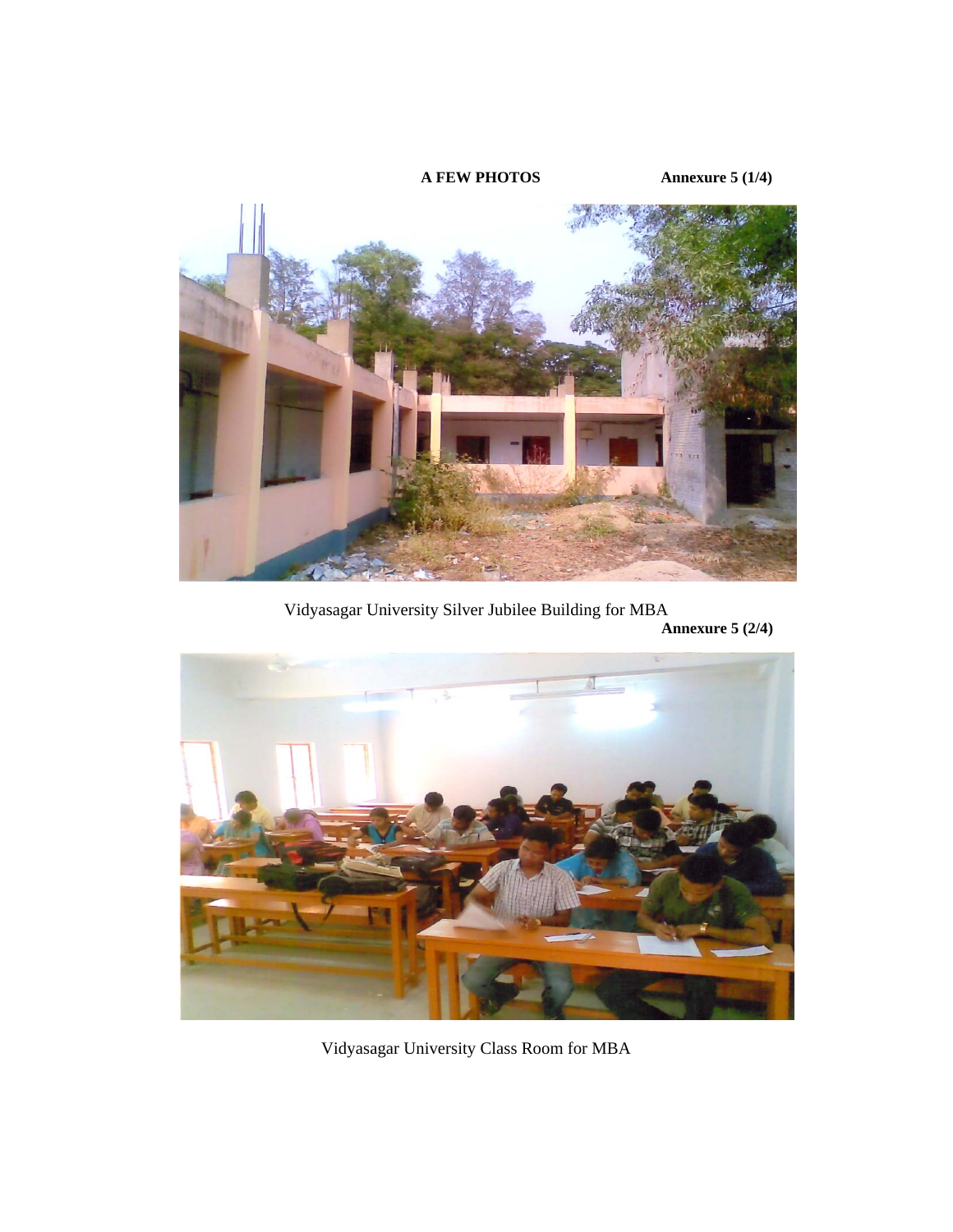#### **Annexure 5 (3/4)**



Vidyasagar University Teachers for Commerce & MBA

1<sup>st</sup> Row: From Left to Right: Dr. Samir Ghosh, Prof. K. C. Paul 2<sup>nd</sup> Row: Left to Right: Mr. Abhijit Sinha, Prof. Arindam Gupta, Mr. Tagar Lal Khan, Mr. Tarak Nath Sahu, Dr. Kalpataru Bandopadhyay, Ms. Indrani Majumder, Mr. Abhijit Pakira